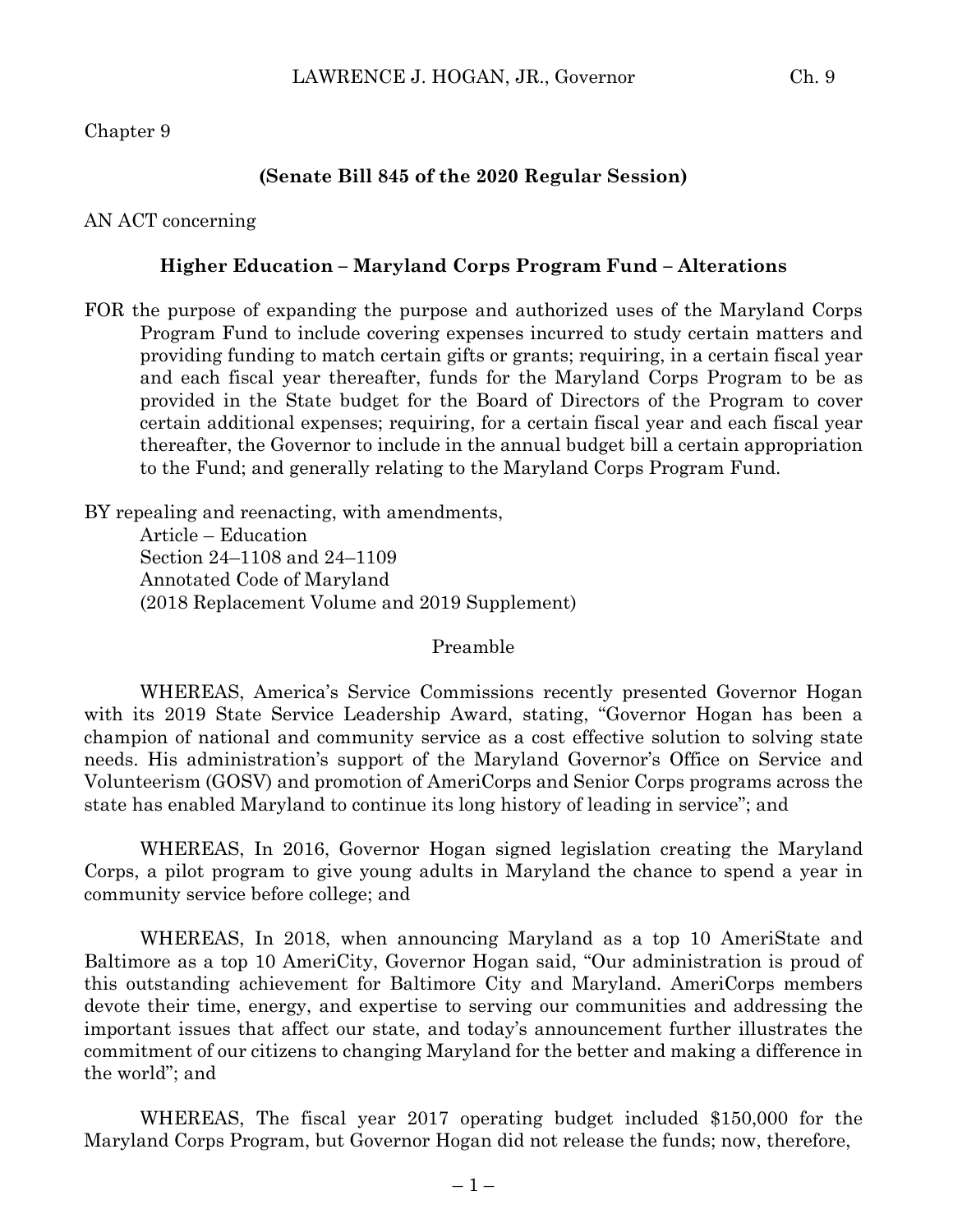SECTION 1. BE IT ENACTED BY THE GENERAL ASSEMBLY OF MARYLAND, That the Laws of Maryland read as follows:

# **Article – Education**

24–1108.

(a) There is a Maryland Corps Program Fund.

(b) The purpose of the Fund is to:

(1) Provide stipends to corps participants;

(2) Provide scholarships to corps participants who have completed the Program to be used at institutions of higher education in the State toward vocational certificates, associate's degrees, and bachelor's degrees;

(3) Cover expenses incurred by the Board, including expenses incurred during the development, issuance, awarding, and funding of the RFP; **[**and**]**

(4) Cover expenses incurred by the operator selected under § 24–1105 of this subtitle, as determined by the Board to be relevant to the successful operation of the Program**;**

**(5) COVER EXPENSES INCURRED TO STUDY THE POTENTIAL USE OF THE PROGRAM AS A WORKFORCE DEVELOPMENT TOOL IN THE STATE;**

**(6) COVER EXPENSES INCURRED TO STUDY HOW ALUMNI OF THE PROGRAM COULD BE BETTER POSITIONED TO MEET THE CURRENT AND FUTURE NEEDS OF EMPLOYERS IN THE STATE; AND** 

# **(7) PROVIDE FUNDING FOR THE PROGRAM TO MATCH GIFTS OR GRANTS RECEIVED BY THE BOARD FOR THE FUND**.

(c) The Board shall administer the Fund.

(d) The Fund is a continuing, nonlapsing fund that is not subject to  $\S 7-302$  of the State Finance and Procurement Article.

(e) (1) The State Treasurer shall hold the Fund separately and shall invest the money in the Fund in the same manner as other State money may be invested.

(2) Any investment earnings of the Fund shall be credited to the Fund.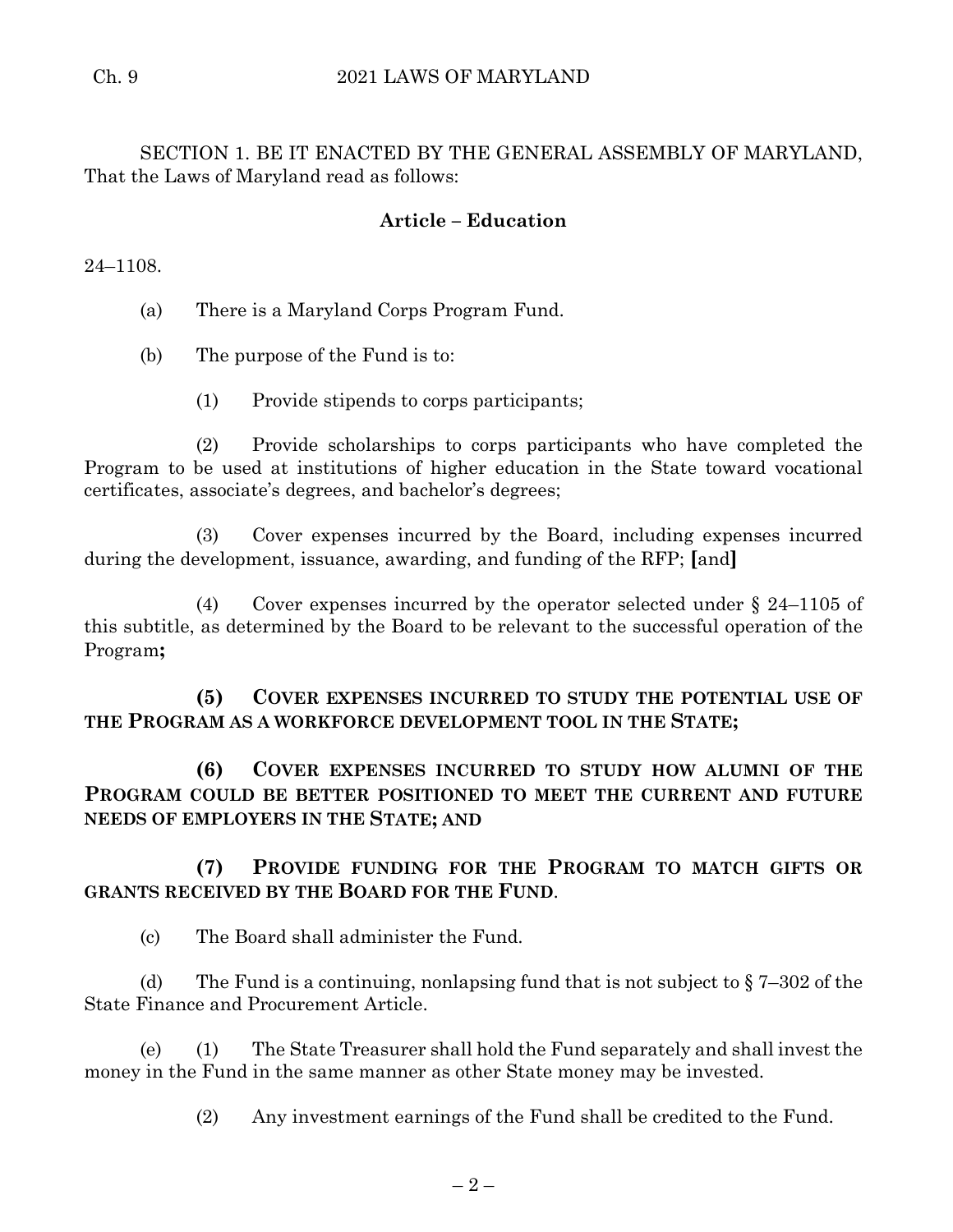(f) The Comptroller shall account for the Fund.

(g) The Board:

(1) May accept any gift or grant from any person for the Fund;

(2) Shall use any gift or grant that it receives for the reasons stated under subsection (b) of this section; and

(3) Shall deposit any gift or grant that it receives for the Fund with the State Treasurer.

(h) The Fund consists of:

(1) Money appropriated under § 24–1109 of this subtitle;

(2) Gifts or grants received by the Board for the Fund;

(3) Investment earnings of the Fund; and

(4) Any other money from any other source accepted for the benefit of the

Fund.

(i) The Fund may be used only for:

(1) Providing stipends to corps participants;

(2) Providing scholarships to corps participants who have completed the Program to be used at institutions of higher education in the State toward vocational certificates, associate's degrees, and bachelor's degrees;

(3) Covering expenses incurred by the Board, including expenses incurred during the development, issuance, awarding, and funding of the RFP; **[**and**]**

(4) Covering expenses incurred by the operator selected under § 24–1105 of this subtitle, as determined by the Board to be relevant to the successful operation of the Program**;**

**(5) COVERING EXPENSES INCURRED TO STUDY THE POTENTIAL USE OF THE PROGRAM AS A WORKFORCE DEVELOPMENT TOOL IN THE STATE;**

**(6) COVERING EXPENSES INCURRED TO STUDY HOW ALUMNI OF THE PROGRAM COULD BE BETTER POSITIONED TO MEET THE CURRENT AND FUTURE NEEDS OF EMPLOYERS IN THE STATE; AND** 

**(7) PROVIDING FUNDING FOR THE PROGRAM TO MATCH GIFTS OR**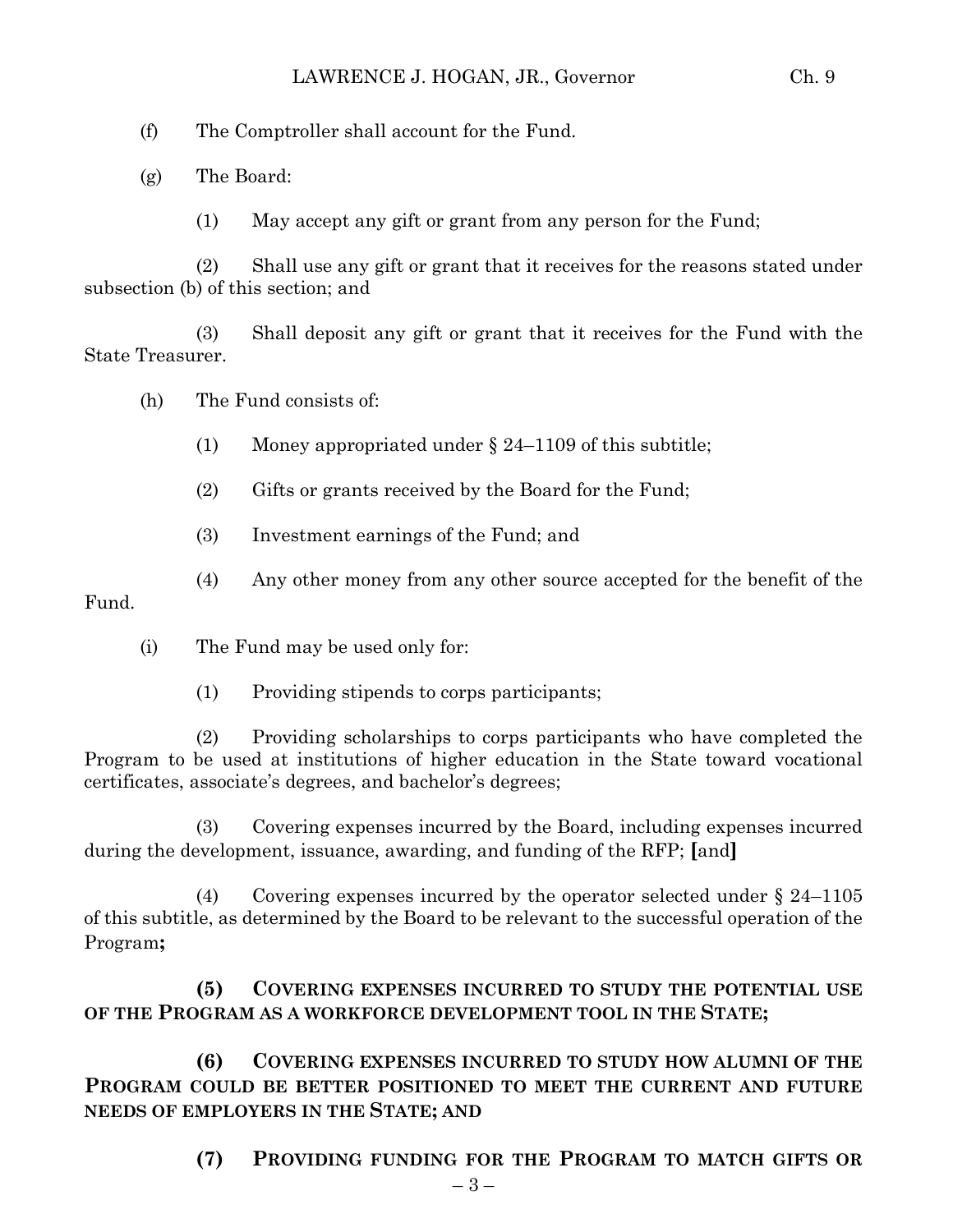### Ch. 9 2021 LAWS OF MARYLAND

### **GRANTS RECEIVED BY THE BOARD FOR THE FUND**.

(j) Any unspent portion of the Fund may not be transferred or revert to the General Fund of the State but shall remain in the Fund to be used for the purposes specified in this subtitle.

(k) (1) Beginning with fiscal year 2018, at the end of the fiscal year, the Board shall prepare an annual report of the Fund that includes an accounting of all financial receipts and expenditures to and from the Fund.

(2) The Board shall submit a copy of the report to the General Assembly in accordance with § 2–1257 of the State Government Article.

(l) The Fund may be subject to an audit by the Legislative Auditor.

24–1109.

(a) For fiscal year 2018, funds for the Program shall be as provided in the State budget for the Board to develop, issue, and award the RFP described under § 24–1105 of this subtitle.

(b) For fiscal year 2019, funds for the Program shall be as provided in the State budget for the Board to disburse stipends to corps participants and to cover any administrative or other costs incurred by the Board or operator selected under § 24–1105 of this subtitle to operationalize the Program.

(c) For fiscal year 2020 and each fiscal year thereafter, funds for the Program shall be as provided in the State budget for the Board to:

(1) Provide stipends to corps participants;

(2) Provide scholarships to corps participants who have completed the Program to be used at institutions of higher education in the State toward vocational certificates, associate's degrees, and bachelor's degrees;

(3) Cover expenses incurred by the Board, including expenses incurred during the development, issuance, awarding, and funding of the RFP; and

(4) Cover expenses incurred by the operator selected under § 24–1105 of this subtitle, as determined by the Board to be relevant to the successful operation of the Program.

**(D) FOR FISCAL YEAR 2021 AND EACH FISCAL YEAR THEREAFTER, FUNDS FOR THE PROGRAM SHALL BE AS PROVIDED IN THE STATE BUDGET FOR THE ACTIVITIES SPECIFIED IN SUBSECTION (C) OF THIS SECTION AND FOR THE BOARD TO:**